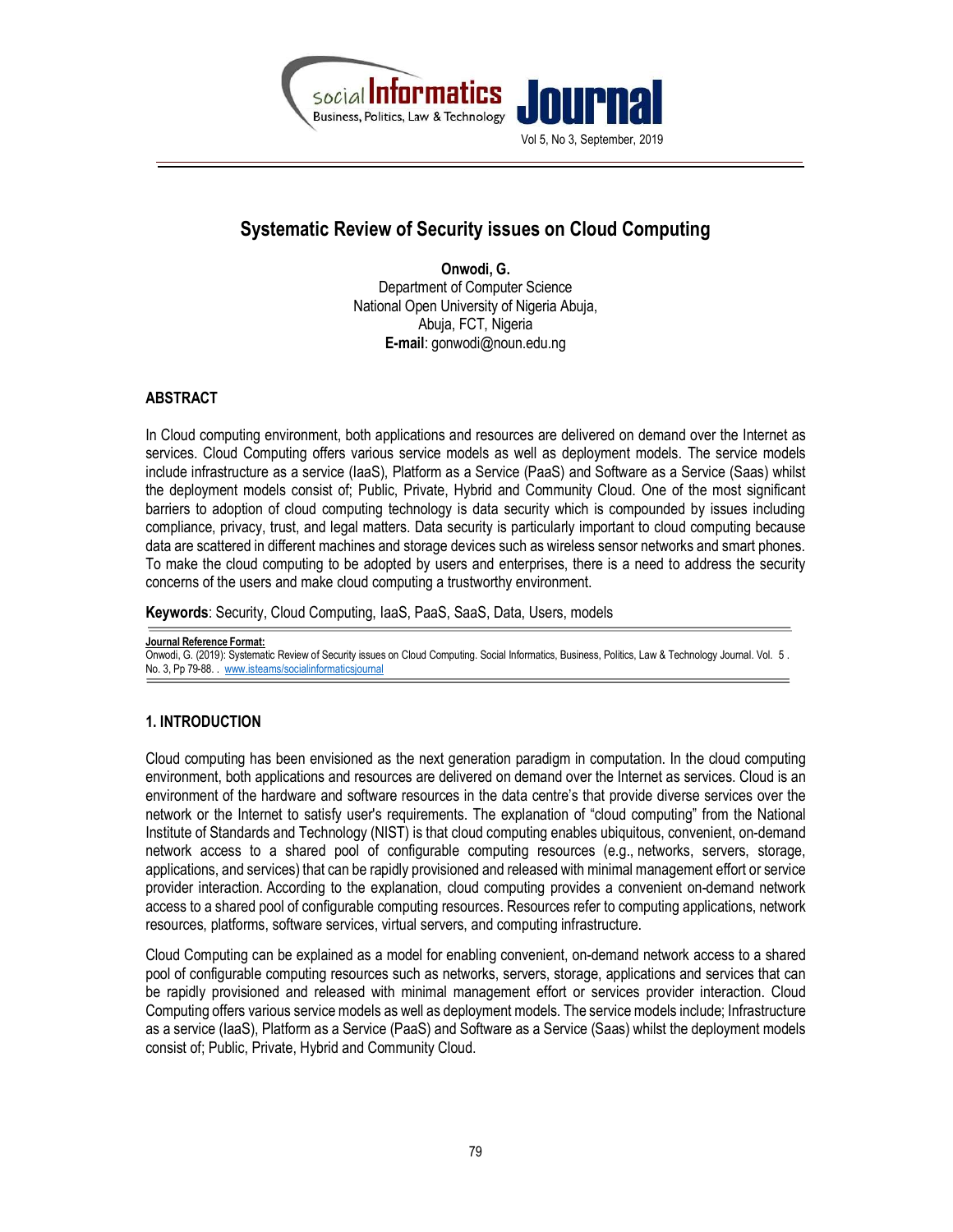

# 2. LITERATURE REVIEW

There are numerous security mechanism that have been proposed by different researchers. We present a few of them here,

## 2.1 Rabi Prasad Padhy,

Cloud computing is an architecture for providing computing service via the internet on demand and pay per use access to a pool of shared resources namely networks, storage, servers, services and applications, without physically acquiring them. So it saves managing cost and time for organizations. Many industries, such as banking, healthcare and education are moving towards the cloud due to the efficiency of services provided by the pay-peruse pattern based on the resources such as processing power used, transactions carried out, bandwidth consumed, data transferred, or storage space occupied etc. Cloud computing is a completely internet dependent technology where client data is stored and maintain in the data centre of a cloud provider like Google, Amazon, Salesforce.com and Microsoft etc. Limited control over the data may incur various security issues and threats which include data leakage, insecure interface, sharing of resources, data availability and inside attacks. There are various research challenges also there for adopting cloud computing such as well managed service level agreement (SLA), privacy, interoperability and reliability. This research paper outlines what cloud computing is, the various cloud models and the main security risks and issues that are currently present within the cloud computing industry. This research paper also analyses the key research and challenges that presents in cloud computing and offers best practices to service providers as well as enterprises hoping to leverage cloud service to improve their bottom line in this severe economic climate.

# 2.1 S. Kumar,

Cloud computing is the development of parallel computing, distributed computing, grid computing and virtualization technologies which define the shape of a new era. Cloud computing is an emerging model of business computing. In this paper, authors explore the concept of cloud architecture and compares cloud computing with grid computing. We also address the characteristics and applications of several popular cloud computing platforms. In this paper, we aim to pinpoint the challenges and issues of cloud computing. We identified several challenges from the cloud computing adoption perspective and we also highlighted the cloud interoperability issue that deserves substantial further research and development. However, security and privacy issues present a strong barrier for users to adapt into cloud computing systems. In this paper, we investigate several cloud computing system providers about their concerns on security and privacy issues.

#### 2.2 Subashini and V Kavitha

In 2010 S Subashini and V Kavitha proposes a security framework by different methods provided dynamically, that one of the components of this framework refers to provide data security by storage and access to data based on meta-data, which is similar to storing related data in different areas based on meta data, and if the destruction of user data takes place, it can be retrieved. Each part of the framework in "security as a service" is provided for practical applications by providers of security as a layer or multiple layers of required applications.

# 2.3 V. Krishna Reddy and DR. L.S.S. Reddy

In 2011 V. Krishna Reddy and DR. L.S.S. Reddy proposed the security problems at different levels of the architecture of cloud computing services have been studied. Security of customer-related data is a substantial need for services which is provided by each model of cloud computing. They have studied matters of on-going security software as a service (SaaS), platform as a service (PaaS) and Infrastructure as a Service (IaaS).This paper focuses on the use of cloud services and security for working cross-domain Internet connected.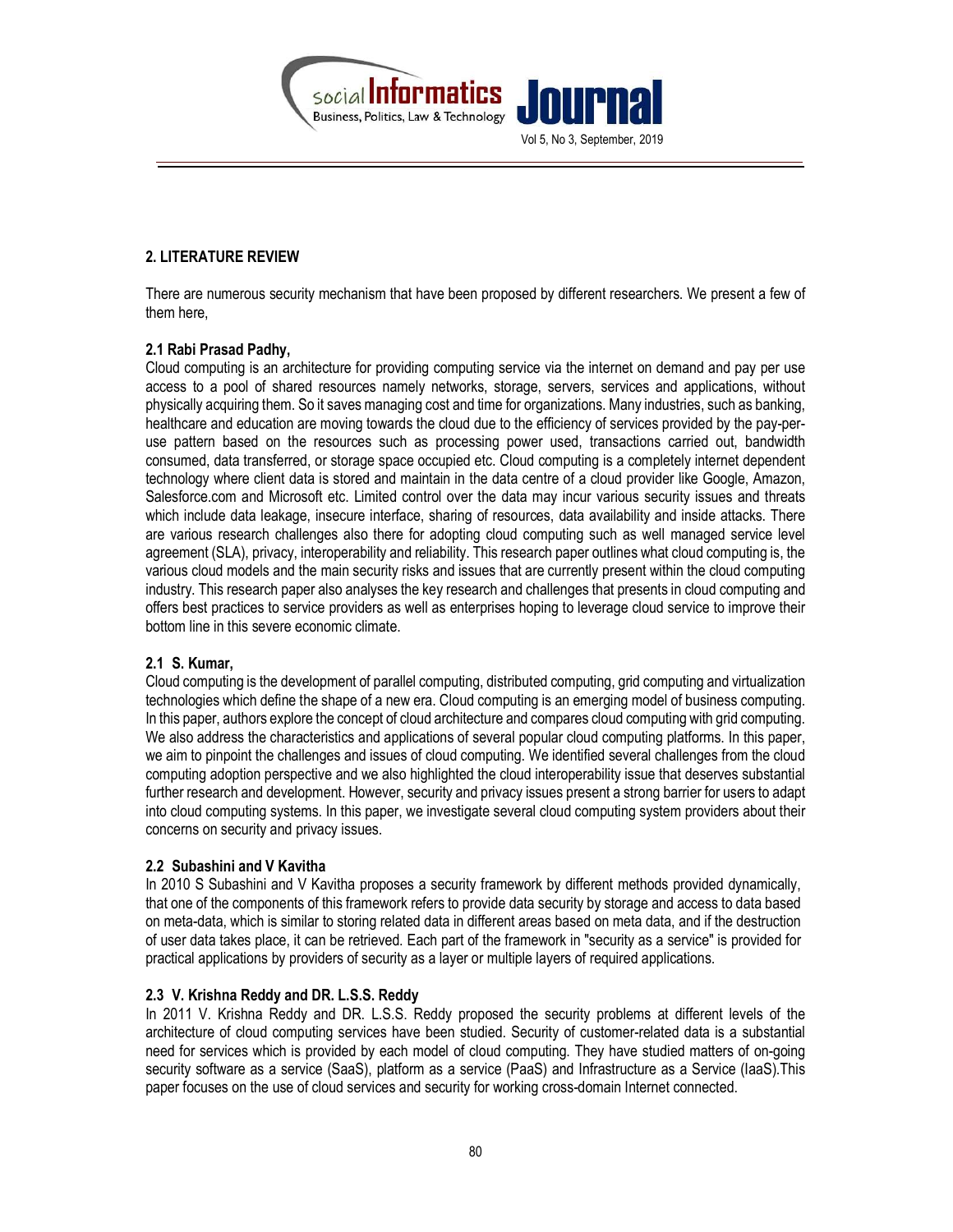

#### 2.4 Jan de Muijnck

In 2011, Jan de Muijnck-Hughes proposed a security technique which is known as Predicate Based Encryption (PBE). PBE represents a family of asymmetric encryption and originates from Identity Based Encryption. This technique integrates Attribute Based Access Control (ABAC) with asymmetric encryption, thereby permitting a single encryptor/multi decryptor environment to be realized using a single scheme. This Predicate Based Encryption focuses its implementation at both Platform as a service and Software as a service. This proposed technique also precludes unwanted exposure, unwanted leakage and other unwanted breaches of confidentiality of cloud resident data.

## 2.5 Venkata Sravan et.al

In 2011 Venkata Sravan et.al wrote a paper titled Security Techniques for Protecting Data in Cloud. The aim of this paper is to understand the security threats and identify the appropriate security techniques used to mitigate them in Cloud computing. The research identified a total number of 43 security challenges and 43 security techniques. The most measured attribute is Confidentiality (31%) followed by Integrity (24%) and Availability (19%).

## 2.6 Ali Asghary Karahroudy

In 2011 Ali Asghary Karahroudy wrote a paper titled Security Analysis and Framework of Cloud Computing with Parity Based Partially Distributed File System. This paper proposed a technique called Partially Distributed File System with Parity (PDFSP) which is a protocol developed as a modification on the existing GFS/HDFS. This PDFSP has four main components; Client Access Machine, User Public Machine, Cloud Management Server and File Retrieval Server. All these components work together to ensure data being transmitted does not get into wrong hands. This paper addressed the three aspects of security which are Confidentiality, Integrity and Availability.

#### 2.7 Punyada M. Deshmukh et. al.

In 2012 Punyada M. Deshmukh et. al. wrote a paper. In this paper they have proposed a system which ensures the data storage security using a distributed scheme. A set of Master servers are used which are responsible for processing the users requests. File chunking operation is performed in order to store replicas of file at Slave server providing backup for file recovery. Unlike the previously proposed systems, efficient and dynamic data operations are performed by users. This efficiency is achieved by imparting the data blocks for different users. The functionality is extended to the Android users and the chatting application is included to add ease and comfort to the working environment of users.

# 2.8 Nabil Giweli

In 2013 Nabil Giweli proposed a solution based approach referred as Data Centric Security approach. This approach aims at providing security at the data level hence the data are self-describing, self-defending and selfprotecting during their lifecycle in the cloud environments. This approach gives the entire responsibility to the data owner to set and manage the data privacy and security measures. This proposed solution is based on Chinese Remainder Theorem (CRT) and it utilizes symmetric and asymmetric encryption techniques. In this paper, the proposed solution is proven to be very efficient as it does not require complex key derivation methods and the data file does not need to be encrypted more than once.

#### 2.9 Miao Zhou

In 2013 Miao Zhou outlined 5 techniques to provide security and integrity of data in cloud computing. These techniques include; Innovative tree-based key management scheme, Privacy enhanced data outsourcing in the cloud, Privacy preserved access control for cloud computing, Privacy enhanced keyword search in clouds and Public remote integrity check for private data. This paper adopted Keyword Searching Mechanism which enables efficient multi-user keyword searches and hides the private information in the search queries [5]. An encryption scheme for a two-tier system was presented to achieve flexible and fine-grained access control in the cloud.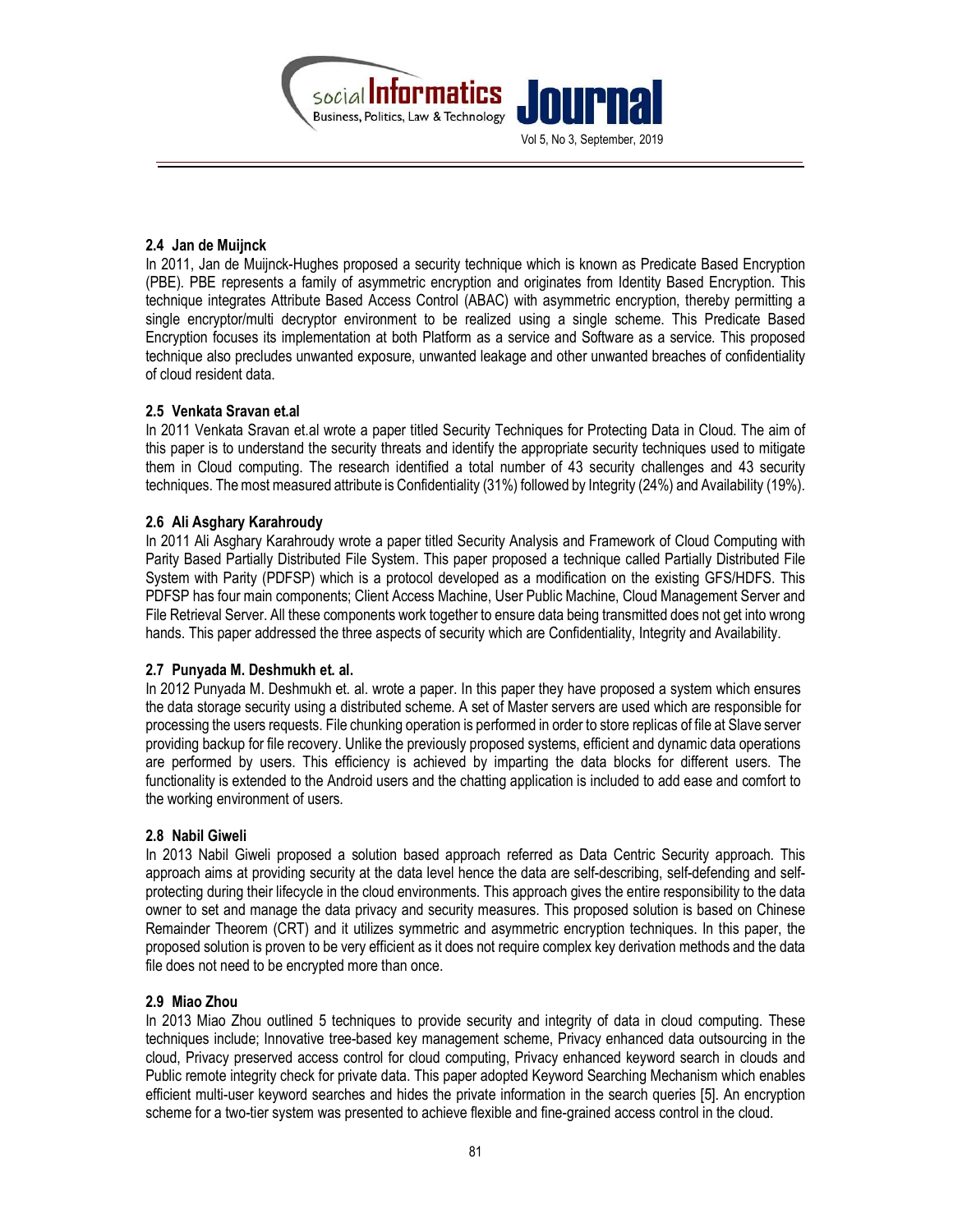

The experimental results indicated that the proposed scheme is efficient especially when the size of the data file is large or the integrity check is frequent.

## 2.10Sudhansu Ranjan Lenka et.al

In 2014 Sudhansu Ranjan Lenka et.al wrote a paper titled "Enhancing Data Security in Cloud Computing using RSA Encryption and MD5 Algorithm. As the title of the paper suggests; they implemented both RSA Algorithm and MD5 Algorithm. In this paper, the RSA Algorithm is used for secured communication and file encryption and decryption purpose whilst MD5 Algorithm is used for digital signature as well as covering the tables for unauthorized users. The two algorithm proposed provides the three (3) aspects of security which are Confidentiality, Integrity and Availability.

## 2.11Aastha Mishra

In 2014 Aastha Mishra proposed an Advanced Secret Sharing Key Management Scheme. The aim of this paper is to propose a more reliable decentralized light weight key management technique for cloud systems which provide more efficient data security and key management in cloud systems. Security and privacy of user's data is preserved in the proposed technique by the replication of key share among several clouds by the use of secret sharing approach and using a voting method to check the integrity of shares. In this paper, the technique used also brings to bear better security against byzantine failure, server colluding and data modification attacks.

## 2.12 Nesrine Kaaniche

In 2014 Nesrine Kaaniche wrote a paper titled; Cloud Data Storage Security based on Cryptographic Mechanisms. In this paper, Nesrine proposed two (2) techniques to secure data which are ID-Based Cryptography (IBC) and CloudaSec. With the ID-Based Cryptography, the paper proposed to use each client as a private key generator which generates his own ID-Based Cryptographic Public Elements (IBC-PE). These IBC-PE are used to compute ID-based keys and also serve to encrypt the data before their storage and sharing in the cloud [8]. With regards to CloudaSec, there is a public key based solution which proposes the separation of subscription-based key management and confidentiality oriented asymmetric encryption policies. The CloudaSec aids scalable and flexible deployment of the solution as well as strong security guarantees for outsourced data in cloud servers. It is analysed and understood in this paper that the cryptographic operations at the client side are acceptable compared to the upload operations and do not carry exhaustive computational capacities. For example, a  $8*10<sup>5</sup>$  bytes of data size requires only 0.1 seconds to be enciphered, compared to 10 seconds to be uploaded. Therefore the encryption procedures involve 1% from the Openstack upload overhead.

#### 2.13Afnan Ullah Khan

In 2014 Afnan Ullah Khan proposed a technique known as Access Control and Data Confidentiality (ACDC) in his paper titled Data Confidentiality and Risk Management in Cloud Computing. The aim of the paper was to develop a novel scheme that would enforce access control policies on cloud computing scenarios. He used a scenario in Medical/Health care where he came out with the following compostions; Data Owner (Medical centre), Data Consumers (patients, nurses, doctors etc.), Infrastructure Provider and Trusted Authority. The paper focused on Infrastructure as a Service as its deployment model whereas data confidentiality and authentication were achieved through the proposed technique.

# 2.14Karun Handa et. al.

In 2015 Karun Handa et. al. described that Cloud Computing is a technology that readily makes available resources that otherwise may require huge amount of investment. Besides, it increases the availability of resources since anyone can access the data using web. But this advantage comes at a cost. Firstly, the data is uploaded insecurely which has a high risk of being hacked by some malicious people. Secondly, the data saved at remote servers is under the surveillance of unknown people who can do anything with our data. So, these data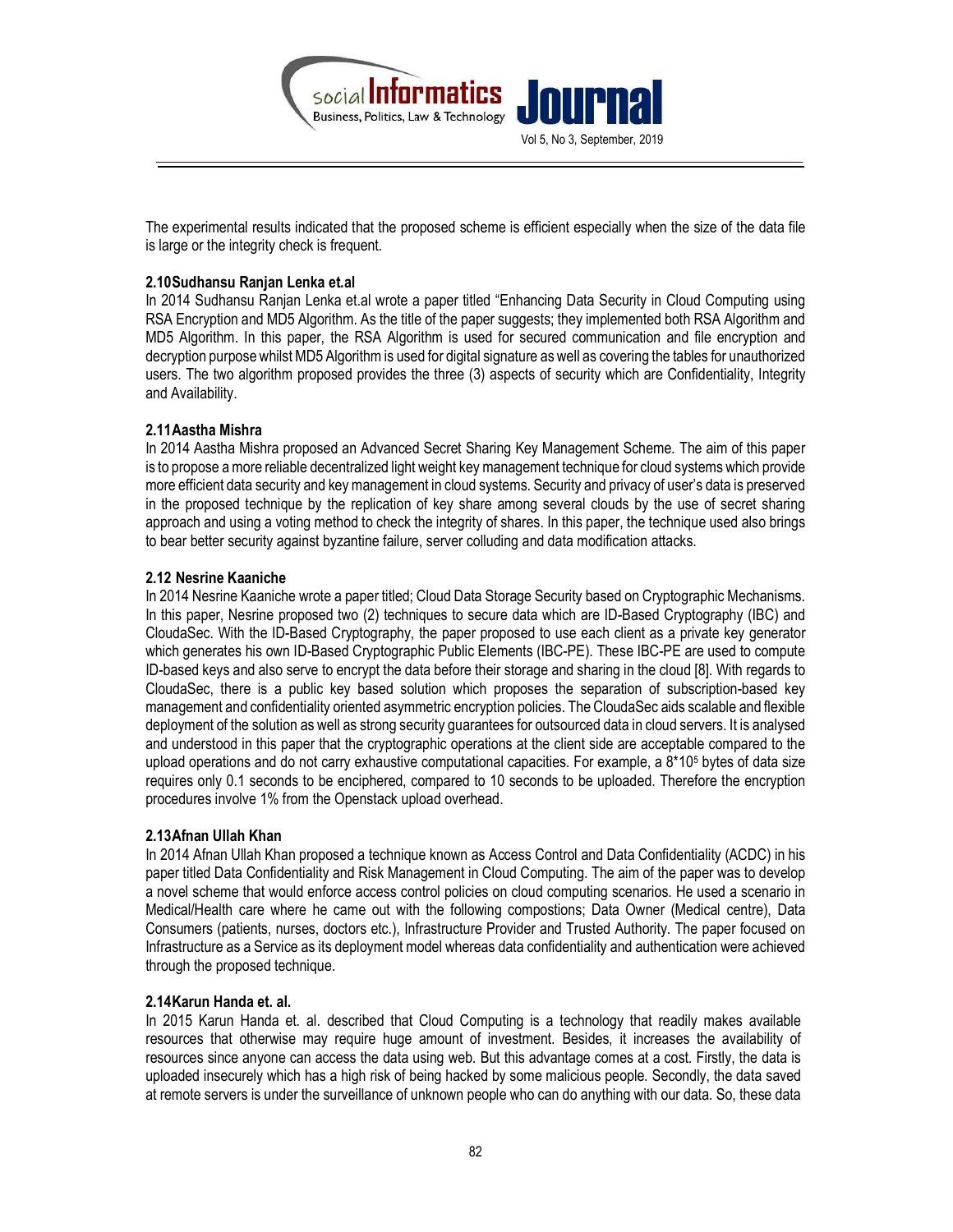

security risks are causing a hindrance in the development of the field of cloud computing. Thus, this paper has designed a scheme that can help, solve this issue.

## 2.15 Sarojini et.al

In 2016 Sarojini et.al proposed a technique known as Enhanced Mutual Trusted Access Control Algorithm (EMTACA). This technique presents a mutual trust for both cloud users and cloud service providers to avoid security related issues in cloud computing. The aim of this paper is to propose a system which include EMTACA algorithm which can assure enhanced guaranteed and trusted and reputation based cloud services among the users in a cloud environment. The results of this paper showed data confidentiality, integrity and availability which is the three most important aspect of data security was achieved.

## 2.16AL-Museelem Waleed, Li Chunlin

In 2016 AL-Museelem Waleed, Li Chunlin assesses how security and privacy issues transpire in the context of cloud computing and examines ways in which they might be addressed. This paper aims to solve privacy and security issues in cloud computing using UEC (Ubuntu Enterprise Cloud). The methodology used involves encrypting and decrypting data to ensure privacy and security in the cloud.

## 2.17Dimitra A. Geogiou

In 2017, Dimitra A. Geogiou wrote a paper to present security policies for cloud computing. The purpose of the security policies is to protect people and information, set rules for expected behavior by users, minimize risks and help to track compliance with regulation. The paper focused on Software as a Service. The paper presented a detailed review and analysis of existing studies as far as security is concern in cloud computing. With Dimitra's review of existing threat, he focused on the once that are not applicable to conventional systems. To be able to identify new rules that supposed to be integrated in the cloud policy, a methodology was proposed for assessing different threats in the cloud. This paper scrutinized the security requirements of a cloud service provider taking into consideration a case study of E-health system of Europe.

#### 3. CONCLUSION

Cloud Computing is a relatively new concept that presents a good number of benefits for its users; however, it also raises some security problems which may slow down its use. Understanding what vulnerabilities exist in Cloud Computing will help organizations to make the shift towards the Cloud. Since Cloud Computing leverages many technologies, it also inherits their security issues. Traditional web applications, data hosting, and virtualization have been looked over, but some of the solutions offered are immature or inexistent. We have presented security issues for cloud models: IaaS, PaaS, and IaaS, which vary depending on the model. As described in this paper, storage, virtualization, and networks are the biggest security concerns in Cloud Computing.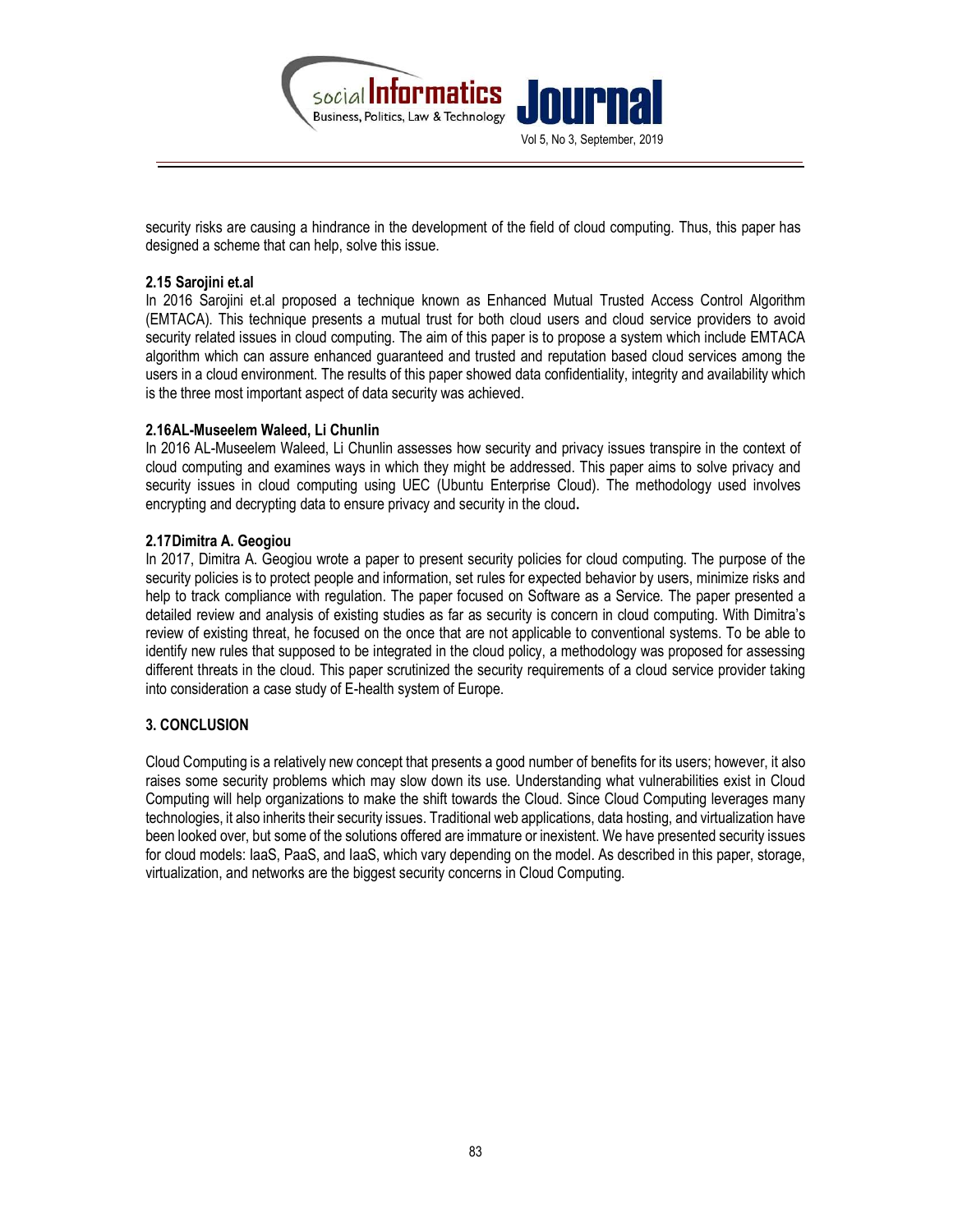

## **REFERENCES**

- [1] Gartner Inc., "Gartner Identifies the Top 10 Strategic Technologies for 2011." [Online]. Available: http://www.gartner.com/it/page.jsp?id=1454221. [Accessed: 15-Jul-2011].
- [2] G. Zhao, J. Liu, Y. Tang, W. Sun, F. Zhang, X. Ye, and N. Tang, "Cloud Computing: A Statistics Aspect of Users," in First International Conference on Cloud Computing (CloudCom), Beijing, China, 2009, pp. 347– 358.
- [3] S. Zhang, S. Zhang, X. Chen, and X. Huo, "Cloud Computing Research and Development Trend," in Second International Conference on Future Networks (ICFN '10), Sanya, Hainan, China, 2010, pp. 93 –97.
- [4] Cloud Security Alliance, "Security Guidance for Critical Areas of Focus in Cloud Computing V3.0." 2011. Available: https://cloudsecurityalliance.org/guidance/csaguide.v3.0.pdf
- [5] A. Marinos and G. Briscoe, "Community Cloud Computing," in 1st International Conference on Cloud Computing (CloudCom), Beijing, China, 2009.
- [6] Centre for the Protection of National Infrastructure, "Information Security Briefing 01/2010 Cloud Computing," Mar-2010. Available: http://www.cpni.gov.uk/Documents/Publications/2010/2010007- ISB\_cloud\_computing.pdf
- [7] A. Khalid, "Cloud Computing: Applying Issues in Small Business," in International Conference on Signal Acquisition and Processing (ICSAP '10), 2010, pp. 278 –281.
- [8] KPMG, "From Hype to Future: KPMG's 2010 Cloud Computing Survey." 2010. Available: http://www.techrepublic.com/whitepapers/from-hype-to-future-kpmgs-2010-cloud-computing-survey/2384291
- [9] D. G. Rosado, R. Gómez, D. Mellado, and E. Fernández-Medina, "Security Analysis in the Migration to Cloud Environments," Future Internet, vol. 4, no. 2, pp. 469–487, May 2012.
- [10] T. Mather, S. Kumaraswamy, and S. Latif, Cloud Security and Privacy. O'Reilly Media, Inc., 2009.
- [11] W. Li and L. Ping, "Trust Model to Enhance Security and Interoperability of Cloud Environment," in Proceedings of the 1st International Conference on Cloud Computing, Beijing, China, 2009, pp. 69–79.
- [12] J. W. Rittinghouse and J. F. Ransome, "Security in the Cloud," in Cloud Computing: Implementation, Management, and Security, CRC Press, 2009.
- [13] B. Kitchenham, "Procedures for Perfoming Systematic Review," Software Engineering Group, Department of Computer Scinece Keele University, United Kingdom and Empirical Software Engineering, National ICT Australia Ltd., Australia, TR/SE-0401, 2004.
- [14] B. Kitchenham and S. Charters, "Guidelines for performing Systematic Literature Reviews in Software Engineering. Version 2.3," University of Keele (Software Engineering Group, School of Computer Science and Mathematics) and Durham (Department of Conputer Science), UK, 2007.
- [15] P. Brereton, B. A. Kitchenham, D. Budgen, M. Turner, and M. Khalil, "Lessons from applying the systematic literature review process within the software engineering domain," Journal of Systems and Software, vol. 80, no. 4, pp. 571–583, 2007.
- [16] Cloud Security Alliance, "Top Threats to Cloud Computing V1.0." 2010. Available: https://cloudsecurityalliance.org/research/top-threats/
- [17] ENISA, "Cloud Computing: Benefits, Risks and Recommendations for Information Security." 2009. Available: http://www.enisa.europa.eu/activities/risk-management/files/deliverables/cloud-computing-risk-assessment
- [18] K. Dahbur, B. Mohammad, and A. B. Tarakji, "A survey of risks, threats and vulnerabilities in cloud computing," in Proceedings of the 2011 International Conference on Intelligent Semantic Web-Services and Applications, Amman, Jordan, 2011, pp. 1–6.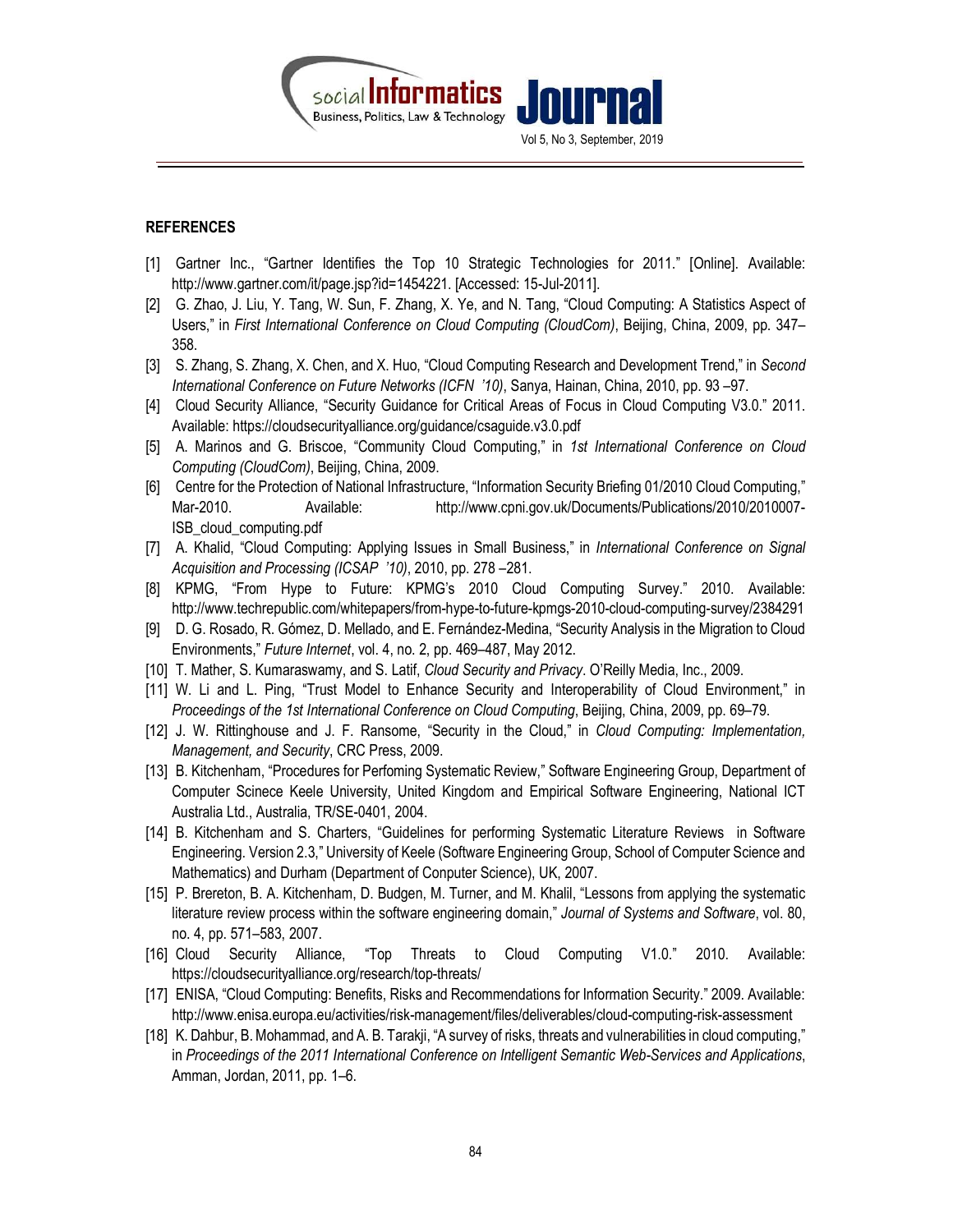

- [19] L. Ertaul, S. Singhal, and S. Gökay, "Security Challenges in Cloud Computing," in Proceedings of the 2010 International Conference on Security and Management SAM'10, Las Vegas, US, 2010, pp. 36–42.
- [20] B. Grobauer, T. Walloschek, and E. Stocker, "Understanding Cloud Computing Vulnerabilities," IEEE Security Privacy, vol. 9, no. 2, pp. 50 –57, 2011.
- [21] S. Subashini and V. Kavitha, "A survey on security issues in service delivery models of cloud computing," Journal of Network and Computer Applications, vol. 34, no. 1, pp. 1–11, Jan. 2011.
- [22] M. Jensen, J. Schwenk, N. Gruschka, and L. L. Iacono, "On Technical Security Issues in Cloud Computing," in IEEE International Conference on Cloud Computing (CLOUD '09), 2009, pp. 109 –116.
- [23] C. Onwubiko, "Security Issues to Cloud Computing," in Cloud Computing: Principles, Systems & Applications, N. Antonopoulos and L. Gillam, Eds. Springer-Verlag, 2010.
- [24] M. A. Morsy, J. Grundy, and I. Müller, "An Analysis of The Cloud Computing Security Problem," in Proceedings of APSEC 2010 Cloud Workshop, Sydney, Australia, 2010.
- [25] W. A. Jansen, "Cloud Hooks: Security and Privacy Issues in Cloud Computing," in Proceedings of the 44th Hawaii International Conference on System Sciences, Koloa, Kauai, HI, 2011, pp. 1–10.
- [26] D. Zissis and D. Lekkas, "Addressing cloud computing security issues," Future Generation Computer Systems, vol. 28, no. 3, pp. 583–592, 2012.
- [27] W. Jansen and T. Grance, "Guidelines on Security and Privacy in Public Cloud Computing," NIST, Special Publication 800-144, 2011.
- [28] P. Mell and T. Grance, "The NIST Definition of Cloud Computing," NIST, Special Publication 800-145, Sep. 2011.
- [29] Q. Zhang, L. Cheng, and R. Boutaba, "Cloud computing: state-of-the-art and research challenges," Journal of Internet Services Applications, vol. 1, no. 1, pp. 7–18, May 2010.
- [30] J. Ju, Y. Wang, J. Fu, J. Wu, and Z. Lin, "Research on Key Technology in SaaS," in International Conference on Intelligent Computing and Cognitive Informatics (ICICCI), 2010, pp. 384 –387.
- [31] D. Owens, "Securing Elasticity in the Cloud," Communications of the ACM, vol. 53, no. 6, pp. 46–51, May-2010.
- [32] OWASP, "The Ten Most Critical Web Application Security Risks." 2010. Available: https://www.owasp.org/index.php/Category:OWASP\_Top\_Ten\_Project
- [33] Y. Zhang, S. Liu, and X. Meng, "Towards high level SaaS maturity model: Methods and case study," in Services Computing Conference. APSCC 2009. IEEE Asia-Pacific, 2009, pp. 273 –278.
- [34] F. Chong, G. Carraro, and R. Wolter, "Multi-Tenant Data Architecture," Jun-2006. [Online]. Available: http://msdn.microsoft.com/en-us/library/aa479086.aspx. [Accessed: 05-Jun-2011].
- [35] C.-P. Bezemer and A. Zaidman, "Multi-tenant SaaS applications: maintenance dream or nightmare?," in Proceedings of the Joint ERCIM Workshop on Software Evolution (EVOL) and International Workshop on Principles of Software Evolution (IWPSE), Antwerp, Belgium, 2010, pp. 88–92.
- [36] J. Viega, "Cloud Computing and the Common Man," Computer, vol. 42, no. 8, pp. 106–108, Aug-2009.
- [37] Cloud Security Alliance, "Security Guidance for Critical Areas of Mobile Computing." Nov-2012. Available: https://downloads.cloudsecurityalliance.org/initiatives/mobile/Mobile\_Guidance\_v1.pdf
- [38] C. Keene, "The Keene View on Cloud Computing," 18-Mar-2009. [Online]. Available: http://www.keeneview.com/2009/03/what-is-platform-as-service-paas.html. [Accessed: 16-Jul-2011].
- [39] K. Xu, X. Zhang, M. Song, and J. Song, "Mobile Mashup: Architecture, Challenges and Suggestions," in International Conference on Management and Service Science. MASS '09, 2009, pp. 1 –4.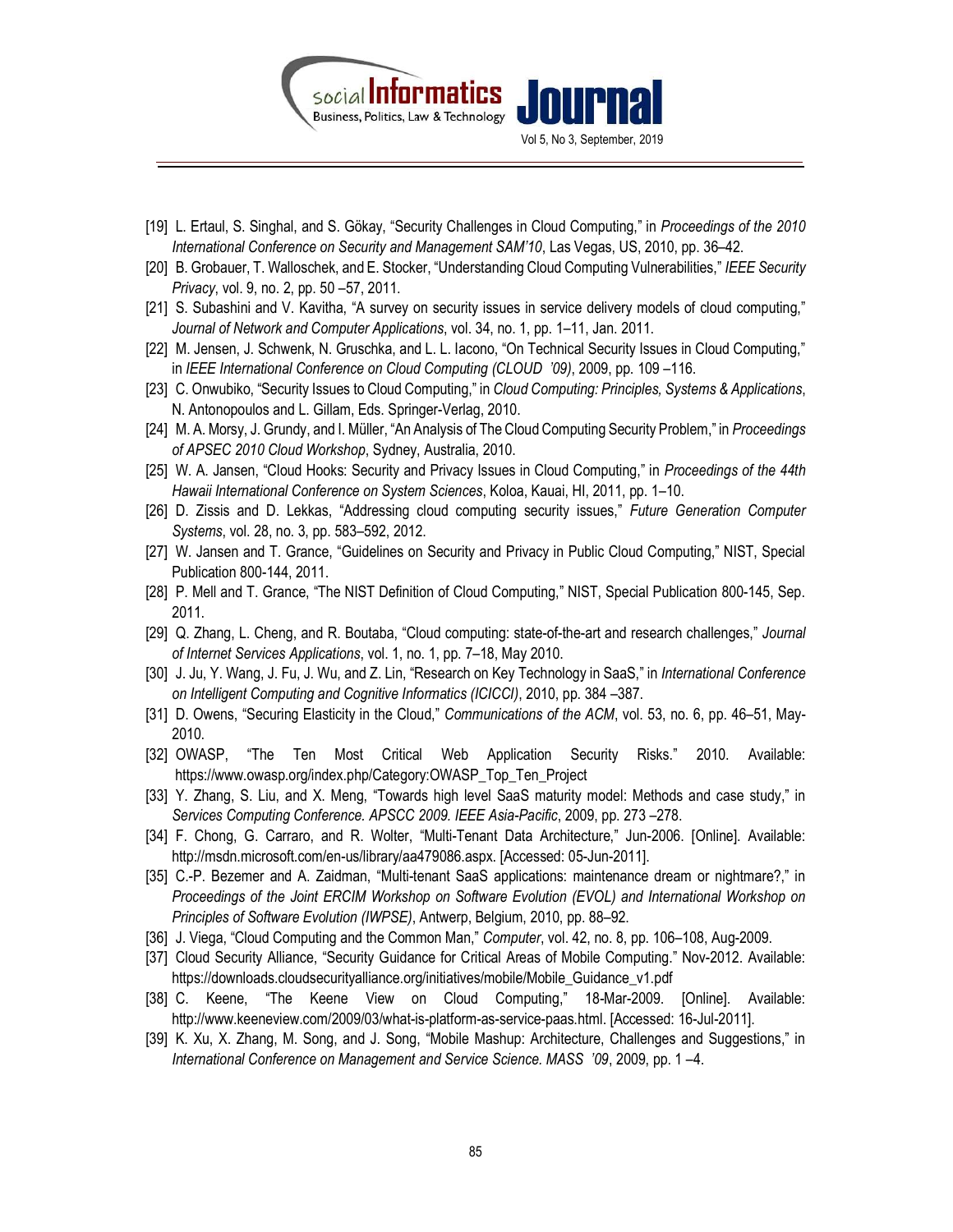

- [40] R. Chandramouli and P. Mell, "State of security readiness," Crossroads, vol. 16, no. 3, pp. 23–25, Mar-2010.
- [41] T. Jaeger and J. Schiffman, "Outlook: Cloudy with a Chance of Security Challenges and Improvements," IEEE Security Privacy, vol. 8, no. 1, pp. 77 –80, 2010.
- [42] W. Dawoud, I. Takouna, and C. Meinel, "Infrastructure as a service security: Challenges and solutions," in the 7th International Conference on Informatics and Systems (INFOS), 2010, pp. 1 –8.
- [43] A. Jasti, P. Shah, R. Nagaraj, and R. Pendse, "Security in multi-tenancy cloud," in IEEE International Carnahan Conference on Security Technology (ICCST), 2010, pp. 35 –41.
- [44] T. Garfinkel and M. Rosenblum, "When virtual is harder than real: Security challenges in virtual machine based computing environments," in Proceedings of the 10th conference on Hot Topics in Operating Systems, Santa Fe, NM, 2005, vol. 10, pp. 227–229.
- [45] J. S. Reuben, "A survey on virtual machine security," Seminar on Network Security, 2007.
- [46] K. Hashizume, N. Yoshioka, and E. B. Fernandez, "Three Misuse Patterns for Cloud Computing," in Security Engineering for Cloud Computing: Approaches and Tools, D. G. Rosado, D. Mellado, E. Fernandez-Medina, and M. Piattini, Eds. IGI Global, 2013, pp. 36–53.
- [47] S. Venkatesha, "Survey of Virtual Machine Migration Techniques," 2009.
- [48] P. Ranjith, P. Chandran, and S. Kaleeswaran, "On Covert Channels between Virtual Machines," Journal in Computer Virology, Springer, vol. 8, pp. 85–97, 2012.
- [49] J. Wei, X. Zhang, G. Ammons, V. Bala, and P. Ning, "Managing security of virtual machine images in a cloud environment," in Proceedings of the 2009 ACM workshop on Cloud computing security, 2009, pp. 91–96.
- [50] K. Owens, "Securing Virtual Compute Infrastructure in the Cloud." SAVVIS. Available: http://www.savvis.com/en-us/info\_center/documents/hos-whitepapersecuringvirutalcomputeinfrastructureinthecloud.pdf
- [51] H. Wu, Y. Ding, C. Winer, and L. Yao, "Network security for virtual machine in cloud computing," in 5th International Conference on Computer Sciences and Convergence Information Technology (ICCIT), 2010, pp. 18 –21.
- [52] G. Xiaopeng, W. Sumei, and C. Xianqin, "VNSS: A network security sandbox for virtual computing environment," in IEEE Youth Conference on Information Computing and Telecommunications (YC-ICT), 2010, pp. 395 –398.
- [53] K. Popovic and Z. Hocenski, "Cloud computing security issues and challenges," in Proceedings of the 33rd International Convention MIPRO, 2010, pp. 344 –349.
- [54] S. Carlin and K. Curran, "Cloud Computing Security," International Journal of Ambient Computing and Intelligence, vol. 3, no. 1, pp. 38–46, 2011.
- [55] A. Bisong and S. Rahman, "An Overview of the Security Concerns in Enterprise Cloud Computing," International Journal of Network Security & Its Applications (IJNSA), vol. 3, no. 1, pp. 30–45, Jan. 2011.
- [56] M. Townsend, "Managing a security program in a cloud computing environment," in Information Security Curriculum Development Conference, Kennesaw, Georgia, 2009, pp. 128–133.
- [57] V. Winkler, Securing the cloud: Cloud computer security techniques and tactics. Elsevier Inc., 2011.
- [58] T. Ristenpart, E. Tromer, H. Shacham, and S. Savage, "Hey, you, get off of my cloud: exploring information leakage in third-party compute clouds," in Proceedings of the 16th ACM conference on Computer and communications security, Chicago, Illinois, USA, 2009, pp. 199–212.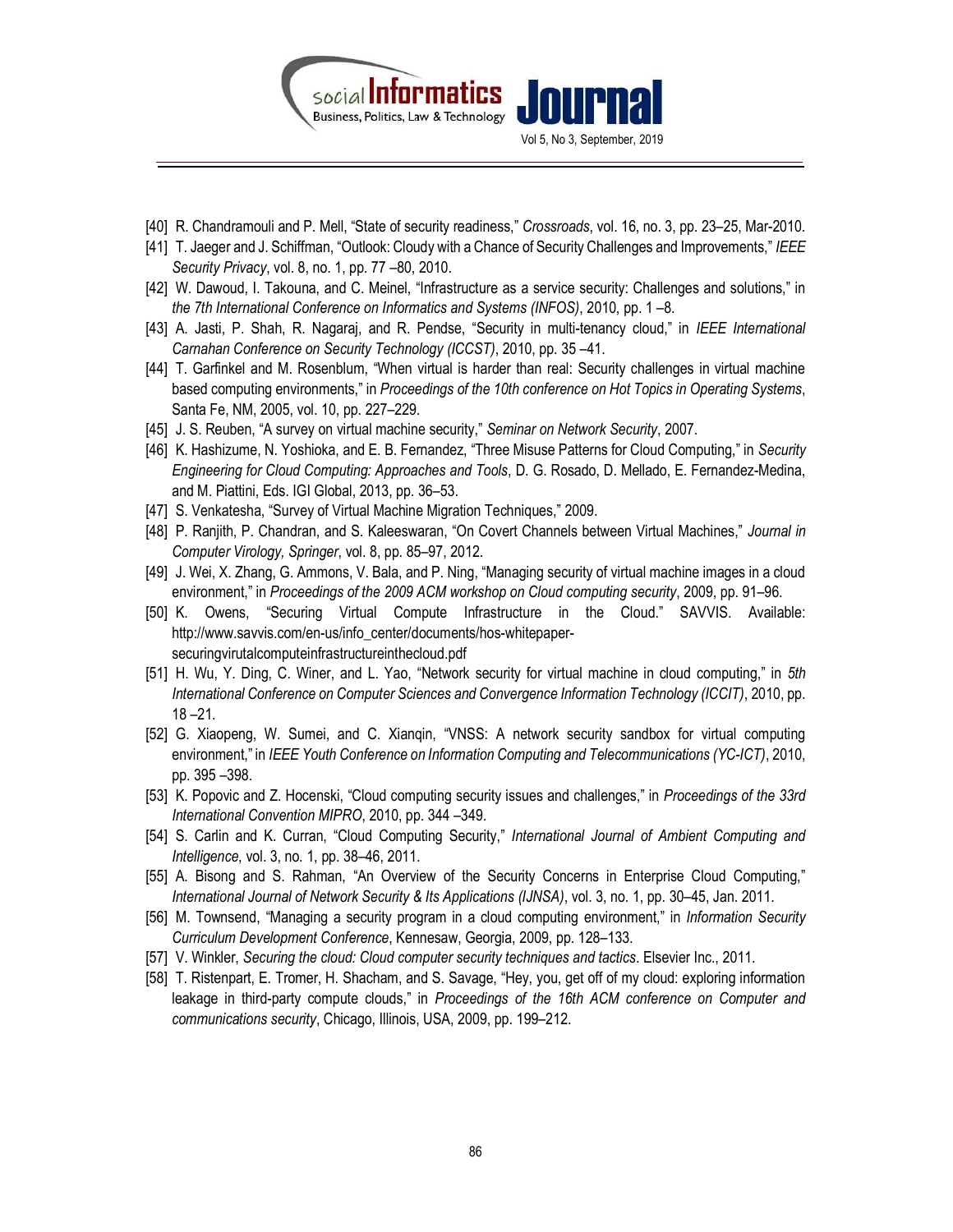

- [59] Y. Zhang, A. Juels, M. K. Reiter, and T. Ristenpart, "Cross-VM side channels and their use to extract private keys," in Proceedings of the 2012 ACM conference on Computer and communications security, New York, NY, USA, 2012, pp. 305–316.
- [60] Z. Wang and X. Jiang, "HyperSafe: A Lightweight Approach to Provide Lifetime Hypervisor Control-Flow Integrity," in Proceedings of the IEEE Symposium on Security and Privacy, 2010, pp. 380–395.
- [61] C. Wang, Q. Wang, K. Ren, and W. Lou, "Ensuring data storage security in Cloud Computing," in the 17th International Workshop on Quality of Service, 2009, pp. 1–9.
- [62] E. B. Fernandez, N. Yoshioka, and H. Washizaki, "Modeling Misuse Patterns," in Proceedings of the 4th Int. Workshop on Dependability Aspects of Data Warehousing and Mining Applications (DAWAM 2009), in conjunction with the 4th Int.Conf. on Availability, Reliability, and Security (ARES 2009), Fukuoka, Japan, 2009, pp. 566 –571.
- [63] N. Santos, K. P. Gummadi, and R. Rodrigues, "Towards Trusted Cloud Computing," in Proceedings of the 2009 conference on Hot topics in cloud computing, San Diego, California, 2009.
- [64] F. Zhang, Y. Huang, H. Wang, H. Chen, and B. Zang, "PALM: Security Preserving VM Live Migration for Systems with VMM-enforced Protection," in Trusted Infrastructure Technologies Conference, 2008. APTC '08. Third Asia-Pacific, 2008, pp. 9 –18.
- [65] Cloud Security Alliance, "SecaaS Implementation Guidance, Category 1: Identity and Access Managament." 2012. Available: https://downloads.cloudsecurityalliance.org/initiatives/secaas/SecaaS\_Cat\_1\_IAM\_Implementation\_Guidanc e.pdf
- [66] S. Xiao and W. Gong, "Mobility Can Help: Protect User Identity with Dynamic Credential," in Eleventh International Conference on Mobile Data Management (MDM), 2010, pp. 378 –380.
- [67] D. Harnik, B. Pinkas, and A. Shulman-Peleg, "Side Channels in Cloud Services: Deduplication in Cloud Storage," IEEE Security Privacy, vol. 8, no. 6, pp. 40 –47, 2010.
- [68] J. Wylie, M. Bakkaloglu, V. Pandurangan, M. Bigrigg, S. Oguz, K. Tew, C. Williams, G. Ganger, and P. Khosla, "Selecting the right data distribution scheme for a survivable storage system," CMU-CS-01-120, May 2001.
- [69] U. Somani, K. Lakhani, and M. Mundra, "Implementing digital signature with RSA encryption algorithm to enhance the Data Security of cloud in Cloud Computing," in 1st International Conference on Parallel Distributed and Grid Computing (PDGC), 2010, pp. 211 –216.
- [70] M. Tebaa, S. El Hajji, and A. El Ghazi, "Homomorphic encryption method applied to Cloud Computing," in National Days of Network Security and Systems (JNS2), 2012, pp. 86 –89.
- [71] E. Fong and V. Okun, "Web Application Scanners: Definitions and Functions," in Proceedings of the 40th Annual Hawaii International Conference on System Sciences, 2007.
- [72] D. Goodin, "Webhost hack wipes out data for 100,000 sites," The Register, 08-Jun-2009. [Online]. Available: http://www.theregister.co.uk/2009/06/08/webhost\_attack/. [Accessed: 02-Aug-2011].
- [73] S. Berger, R. Cáceres, D. Pendarakis, R. Sailer, E. Valdez, R. Perez, W. Schildhauer, and D. Srinivasan, "TVDc: managing security in the trusted virtual datacenter," SIGOPS Oper. Syst. Rev., vol. 42, no. 1, pp. 40– 47, Jan. 2008.
- [74] S. Berger, R. Cáceres, K. Goldman, D. Pendarakis, R. Perez, J. R. Rao, E. Rom, R. Sailer, W. Schildhauer, D. Srinivasan, S. Tal, and E. Valdez, "Security for the cloud infrastructure: trusted virtual data center implementation," IBM Journal of Research and Development, vol. 53, no. 4, pp. 560–571, Jul. 2009.